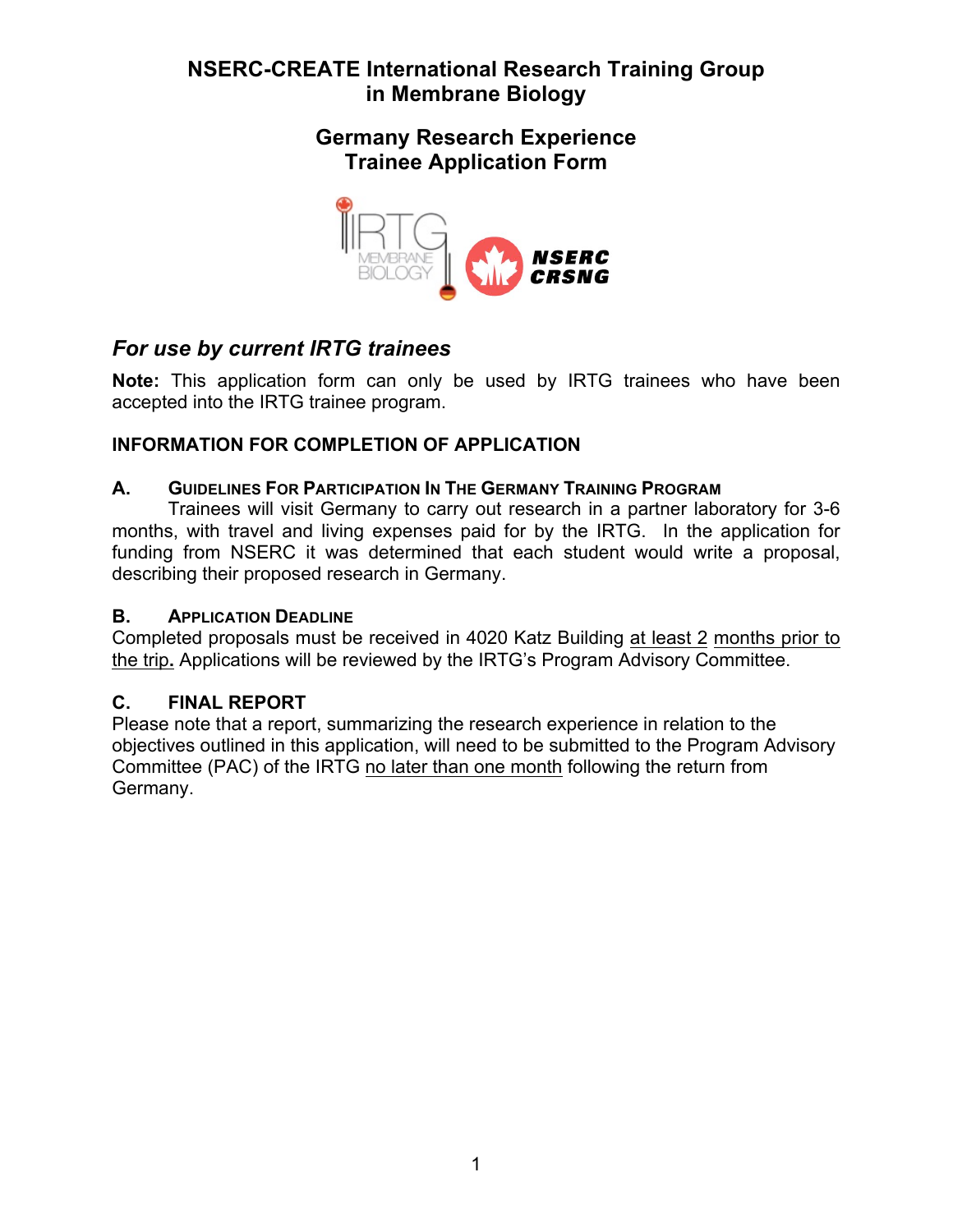**Germany Research Experience Trainee Application Form** 



 **IRTG in Membrane Biology 4020 Katz Research Building Edmonton, Alberta T6G 2H7 Phone: 780-492-7203 / Fax: 780-492-0886 Email: joecasey@ualberta.ca**

### **SECTION I PERSONAL DATA**

| Trainee Name: Surname, First Name,                                                         |                                   |  |  |
|--------------------------------------------------------------------------------------------|-----------------------------------|--|--|
| Middle Initial                                                                             |                                   |  |  |
|                                                                                            |                                   |  |  |
| <b>Birth date:</b> Year, Month, Day                                                        | Gender: (check)<br>Female<br>Male |  |  |
| <b>Home Phone:</b>                                                                         | <b>Lab Phone:</b>                 |  |  |
| <b>Email Address:</b>                                                                      |                                   |  |  |
| Period of Enrollment in IRTG in Membrane Biology                                           |                                   |  |  |
| From:<br>To:                                                                               |                                   |  |  |
| <b>Type of application (check):</b> Graduate studentship $\Box$<br>Postdoctoral fellowship |                                   |  |  |
| Name of Supervisor:                                                                        |                                   |  |  |
|                                                                                            |                                   |  |  |
| Name and contact information of proposed German supervisor:                                |                                   |  |  |

#### **SECTION II: SIGNATURES**

| Signature of: | <b>Printed Name</b> | Date |
|---------------|---------------------|------|
| Candidate     |                     |      |
|               |                     |      |
| Supervisor:   |                     |      |
|               |                     |      |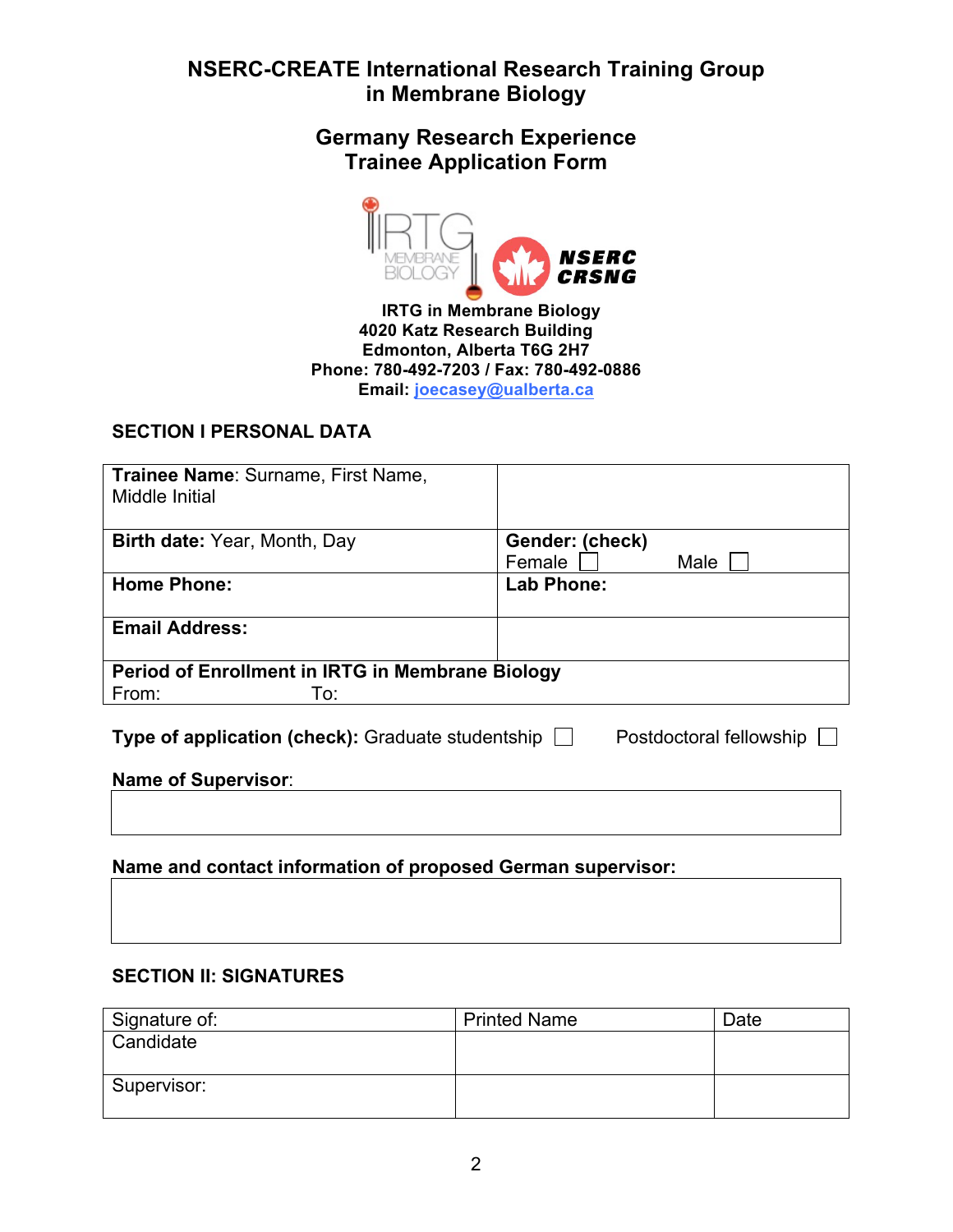## **Germany Research Experience Trainee Application Form**

### **SECTION III DETAILS OF APPLICATION**

|    | <b>Start Date</b><br>Completion Date ___________ Total Time Period<br>MO/YR<br>MO/YR                          |
|----|---------------------------------------------------------------------------------------------------------------|
|    | Note: Visits will typically be for three months, but can extend to six months, with sufficient justification. |
| 2. |                                                                                                               |
|    | Partner Germany lab the work will be carried out.                                                             |
|    |                                                                                                               |
|    |                                                                                                               |
|    |                                                                                                               |
| 3. | If applicable, indicate the graduate program and department in which you will register or are currently       |
|    |                                                                                                               |
|    | registered.                                                                                                   |
|    | <b>Masters</b><br>Ph.D.<br>Department                                                                         |

### **SECTION IV WRITTEN PROPOSAL**

- A. Describe the nature of the research that will be carried out.
- B. Please state the anticipated research skills that will be obtained during the research experience.
- C. Please state the other plans for experiences that will enrich the student (e.g. Industrial visits, language training).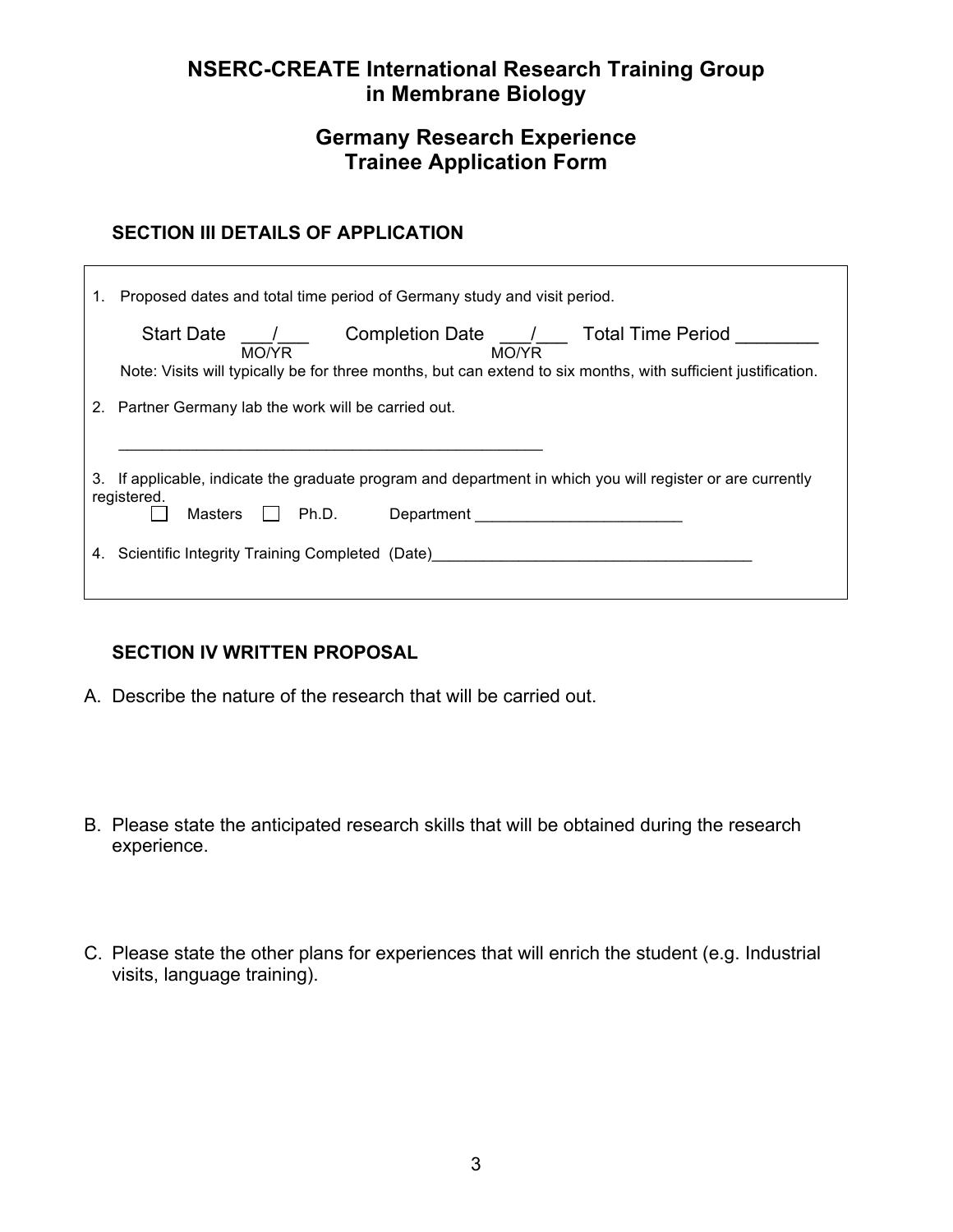## **Germany Research Experience Trainee Application Form**

### **SECTION V BUDGET**

The IRTG will provide funding to the level outlined in the IRTG application form pp. 20-21…

**Exchanges**- A unique feature of the NSERC CREATE IRTG in Membrane Biology is that it is part of an international research training group with Partners in Germany. Graduate students and postdoctoral fellows will spend three-six months in a German partner laboratory and will undertake visits to industries in Germany. Each graduate student and postdoctoral fellow will take at least one trip to Germany.

For each visit costs are:

#### **Transportation**

Airfare Edmonton Estimated cost - Frankfurt return, Air Canada economy fare with taxes included \$1,440**.** Ground transportation: Train Frankfurt- Kaiserslautern return €70 **(\$98) The IRTG will reimburse travel costs not to exceed \$2500. Included in this amount, costs associated with obtaining any required visa will be allowed.**

#### **Accommodations**

According to our IRTG partners in Germany, the cost of accommodations in Kaiserslautern is €200/month. Estimated cost will thus be \$280/month **\$280/month**

#### **Meal Allowance**

According to our IRTG partners, the cost of meals is  $\epsilon$ 150/month **\$210/month.** 

#### **Please outline your estimated costs below and provide a total:**